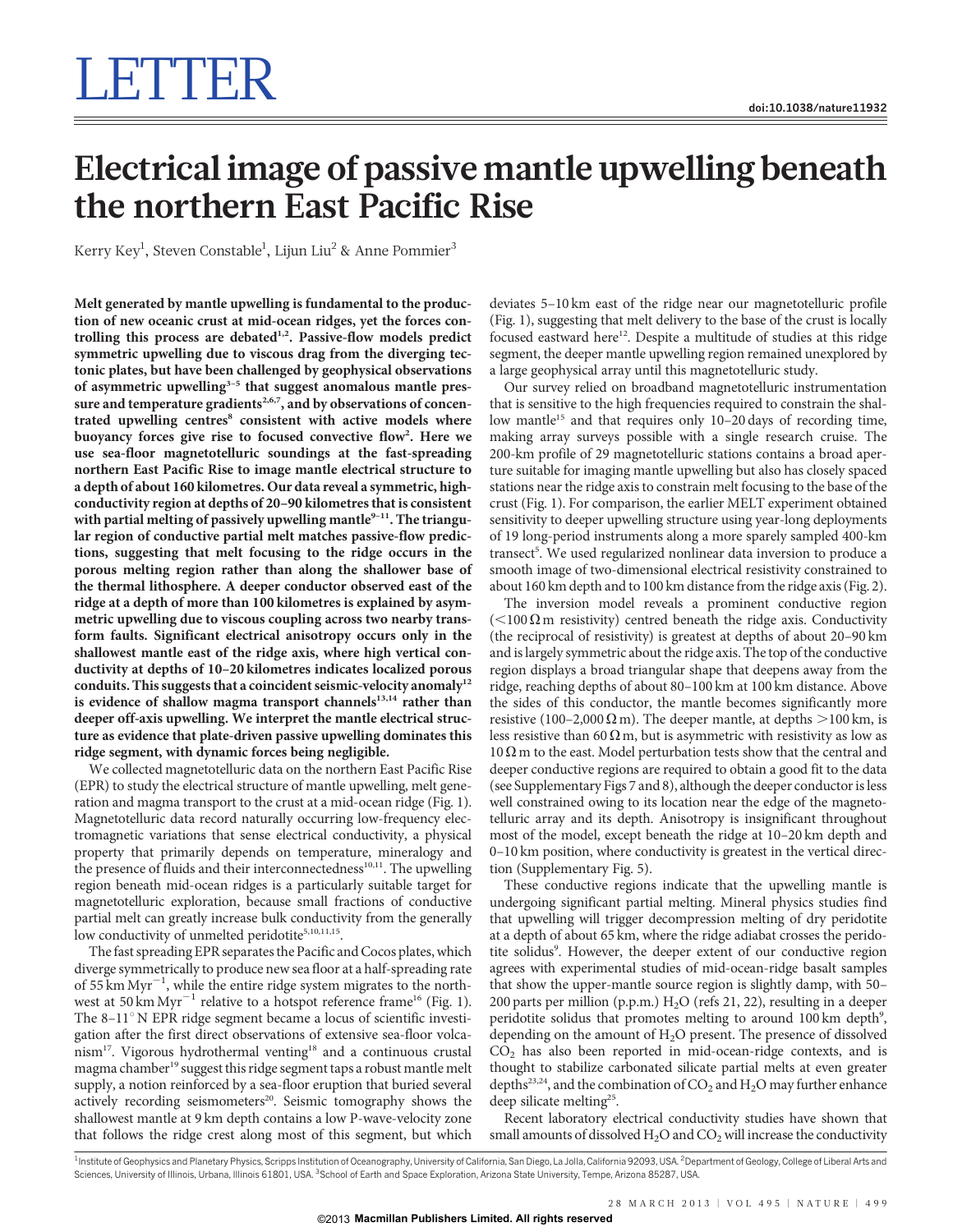of mantle partial melt $10,11$ . Because these volatiles are preferentially partitioned into melt, the earliest deep melts will be the most conductive, whereas later shallower melts will have lower volatile fractions and hence display a conductivity that is transitional between the volatile-influenced and dry endmembers<sup>11</sup>. The low resistivity of  $1-10 \Omega$  m in the main conductive body is consistent with up to a few volume per cent partial melt, but the highly conductive core of the anomaly  $(0.3 \Omega \text{ m})$  requires a significantly higher melt fraction  $(> \! 10 \, \mathrm{vol.} \%)^{10,11}.$  However, we warn against over-interpreting this high conductivity, because magnetotelluric data are primarily sensitive to the integrated conductance of conductive bodies; the inversion may be trading-off a narrow size for this core region with a compensating higher conductivity.

Because carbonate melts are much more conductive than silicate melt<sup>11</sup>, the 10–60  $\Omega$  m resistivity beneath 100 km depth can be explained by a much lower amount of carbonate partial melt  $(<0.5$  vol.%) that is stable at this depth. The moderately resistive gap separating the two conductive regions at around 100 km depth is intriguing, because the deeper carbonate melts should be migrating upward and enhancing conductivity there. However, experimental results have shown that when both silicate and carbonate melts are present, the solid matrix is preferentially wetted by silicate melt, and therefore carbonate would not necessarily be well connected<sup>26</sup>; it may also be diluted by the less conductive silicate melt $11$ . We suggest that this gap represents the depth where silicate melt begins to dominate over carbonate melt, leading to an overall lower conductivity.

The melting region at depths shallower than 100 km in our study is unusually symmetric compared to geophysical observations at other mid-ocean ridges<sup>1,4,8</sup>, but is juxtaposed with deeper asymmetric melting below 100 km. Although viscous drag from symmetrically diverging tectonic plates is thought to be the main driving force in mantle upwelling, asymmetric observations have required additional mechanisms in order to generate melt unevenly across the ridge. A strong westward asymmetry observed at the southern EPR was conjectured to arise from mantle pressure or temperature gradients<sup>6,7</sup>. Localized centres of upwelling observed in the Gulf of California do not align with the heavily segmented ridge axis, suggesting that melt may be dynamically concentrated through buoyant convective flow<sup>8</sup>.

We carried out a three-dimensional flow simulation to study whether the deep asymmetry in our model could be explained solely by passive flow, or requires the addition of dynamic forces or lateral temperature and pressure gradients. Absolute plate motions were imposed as a boundary condition on a simulation domain that included both the Clipperton and Siqueiros transform offsets. Figure 3 shows the vertical velocity component offlow induced by the plate motions. In the upwelling mantle, melting occurs in proportion to the vertical velocity due to decompression but also depends on composition and adiabatic temperature. Because the melting rate for hydrous, carbonated peridotite is poorly known, we use vertical velocity as a proxy indicator for where deep incipient melts could be generated.

The deep upwelling shows an asymmetry between the transform offsets, with vertical velocities of  $0.5-2.5$  cm yr<sup>-1</sup> biased to the east of the ridge axis at 100–250 km depth. Although we included westward ridge migration in the simulation via the absolute plate motions, it does not generate a significant asymmetry in melt production because migration only superimposes a horizontal shear to the deep flow<sup>6,7</sup>. This is further supported by the lack of asymmetry in the simulation far north of the Clipperton transform and far south of the Siqueiros transform. Rather, the deep asymmetry arises from viscous coupling across the transform offsets, which is intensified because both offsets jump to the east and are in relatively close proximity. This upwelling asymmetry will generate more melt to the east, offering an explanation for our observed asymmetry. However, our model contains deep carbonate melts extending much further off-axis than the peak in upwelling. Because the magnetotelluric inversion is imaging the amount of partial melt present rather than the melting rate implied by the vertical





segment to the north and south. Slow seismic P-wave velocity contours (velocities  $\leq$  7.6 km s<sup>-1</sup>) found by seismic tomography of the uppermost few kilometres of mantle<sup>12</sup> follow the ridge crest along most of the segment, but deviate to the east near the magnetotelluric profile. The colour scale shows seafloor topography and the 100-km scale bar indicates the half-aperture of the magnetotelluric array.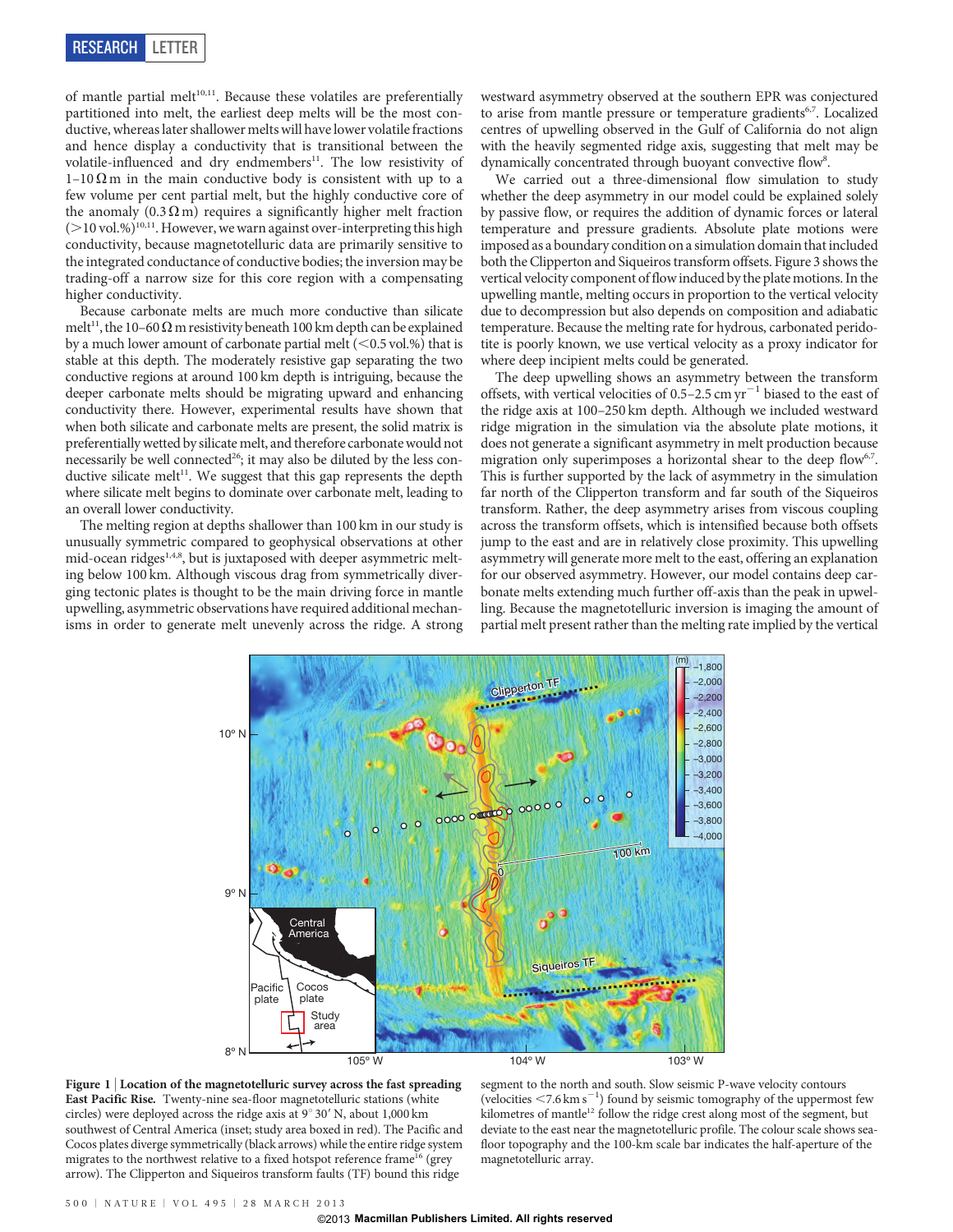

Figure 2 <sup>|</sup> Magnetotelluric resistivity image of mantle upwelling beneath the East Pacific Rise. Top, surface view of sea-floor topography. Main panel, colours show log[resistivity  $(\Omega m)$ ] in the vertical direction obtained from nonlinear inversion of data from the sea-floor magnetotelluric stations (inverted triangles in surface view). Green to red colours indicate high conductivity (low resistivity) due to partial melts generated in the upwelling mantle. The full anisotropic resistivity results are shown in Supplementary Fig. 5. Solidus depths for dry and wet peridotite<sup>9</sup> are shown as horizontal lines.

velocity, it is possible that this conductor represents melt that has ascended from greater depths; if deep off-axis melt is partially entrained in the mantle flow, it may be transported further to the east of the ridge axis owing to the westward ridge migration.

Upwelling at depths shallower than 100 km is intensive and symmetric beneath the ridge axis, in agreement with the prominent zone of silicate melt indicated by the high conductivity in our model (Fig. 3b). Despite the smoothing penalty applied during the data inversion, our model shows a rapid resistivity increase that coincides with the sloping boundaries of the upwelling mantle. Along this boundary, the flow pattern turns from upwelling to horizontal flow as the mantle begins to be dragged off-axis. Because the high resistivity agrees with that of melt-free dry olivine<sup>27</sup>, this transition away from the inferred melting region is consistent with the closure or compaction of the porous melt network generated by upwelling. This implies that buoyant melt is focused to the ridge axis by the shape of the porous melting region, rather than by upward migration to the base of the much shallower thermal lithosphere defined by the half-space cooling model (Fig. 3b).

The shallow uppermost mantle above 20 km depth is predominantly resistive, suggesting it is largely unmolten with a negligible porosity. However, moderately low vertical resistivity spanning from the ridge axis to 10 km to the east is consistent with a vertical melt channel connecting from the deeper melting region to the base of the crust (Fig. 2). This feature occurs where seismic tomography found a low-velocity anomaly directly beneath the crust<sup>12</sup>. Our model suggests that the off-axis velocity anomaly is due to a shallow melt transport channel or network of channels<sup>13</sup> rather than reflecting deeper upwelling asymmetry. Highly porous transport channels could allow for rapid magma ascent to the crust<sup>13</sup>. This may explain why the high conductivity imaged at depths  $>20$  km does not extend all the way to the base of the crust beneath the ridge axis. Magma generated in the upwelling mantle may reach a critical depth near the top of the melting region where it is efficiently transported to the crust through porous channels that arise episodically in space and time.



Figure 3 <sup>|</sup> Three-dimensional passive-flow simulation of the EPR kinematics, including ridge migration, sea-floor spreading and the Clipperton and Siqueiros transform offsets. a, Map view showing the imposed absolute plate motions of the Pacific and Cocos plates (black arrows) and the simulated upwelling vertical velocity at 150 km depth (shaded colours). b, Cross-section of vertical velocity along profile A-A' (in a), which crosses the ridge axis at the same position as the magnetotelluric profile. The magenta line contours 1 cm yr $^{-1}$  vertical velocity, highlighting the deep asymmetry to the east (right). Black lines delineate 0.1, 1 and 10  $\Omega$  m resistivity contours from the magnetotelluric inversion model (Fig. 2). White lines show isotherms for a halfspace cooling model.

### METHODS SUMMARY

We used a robust array processing method<sup>28</sup> to estimate magnetotelluric responses from the raw time series and inverted the responses for triaxially anisotropic conductivity using nonlinear two-dimensional inversion implemented with an adaptive finite element algorithm<sup>29,30</sup>. Flow modelling of mantle upwelling due to absolute plate motions was accomplished using a finite element approach.

Full Methods and any associated references are available in the online version of the paper.

#### Received 16 October 2012; accepted 23 January 2013.

- 1. Forsyth, D.W. et al. Imaging the deep seismic structure beneath amid-ocean ridge; the MELT experiment. Science 280, 1221-1224 (1998).
- 2. Katz, R. F. Porosity-driven convection and asymmetry beneath mid-ocean ridges. Geochem. Geophys. Geosyst. 11, Q0AC07 (2010).
- 3. Hammond, W. C. & Toomey, D. R. Seismic velocity anisotropy and heterogeneity beneath the Mantle Electromagnetic and Tomography Experiment (MELT) region of the East Pacific Rise from analysis of P and S body waves. J. Geophys. Res. 108, 2176, http://dx.doi.org/10.1029/2002JB001789 (2003).
- 4. Dunn, R. A. & Forsyth, D. W. Imaging the transition between the region of mantle melt generation and the crustal magma chamber beneath the southern East Pacific Rise with short-period Love waves. J. Geophys. Res. 108, 2352, http:// dx.doi.org/10.1029/2002JB002217 (2003).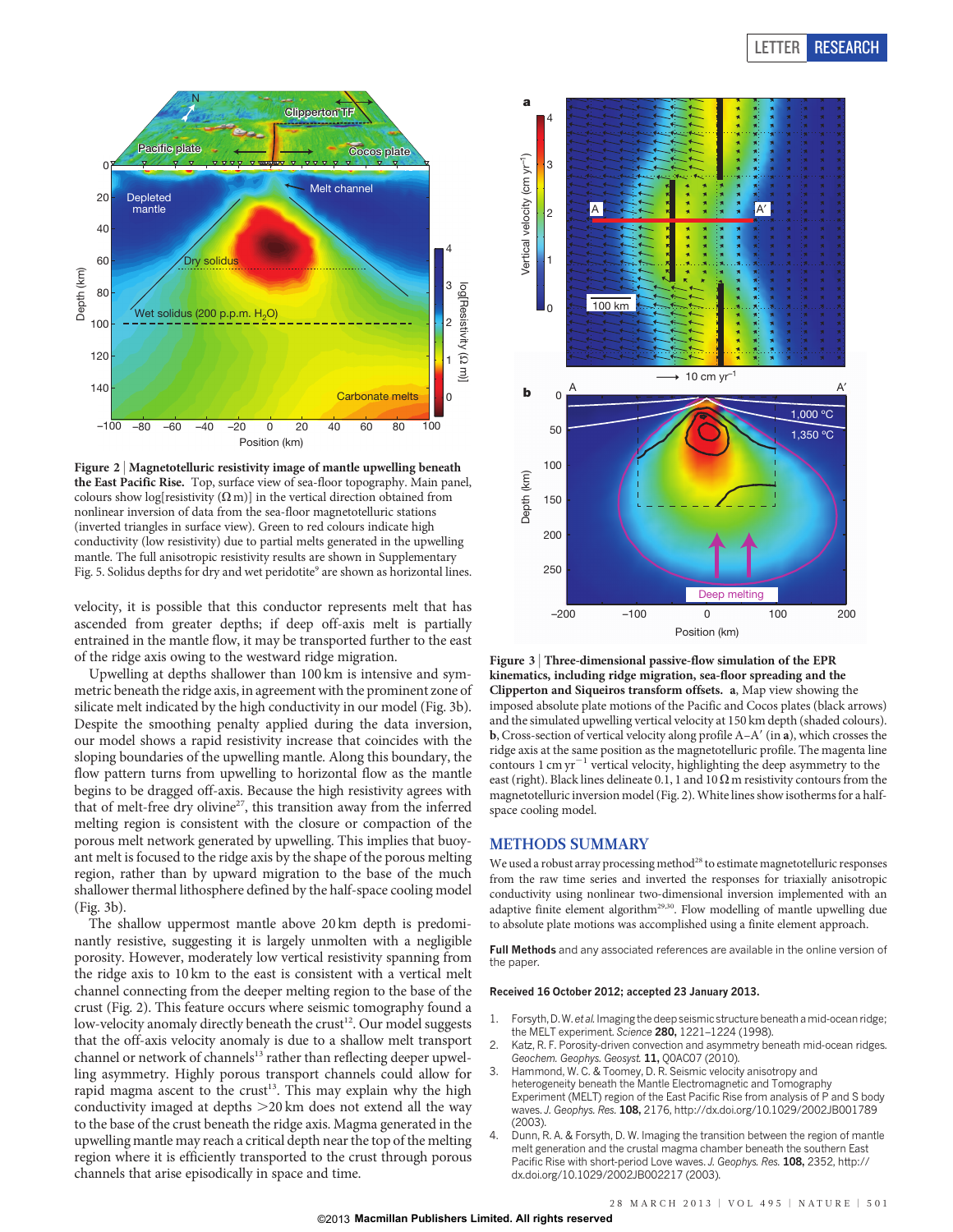

- 5. Baba, K., Chave, A. D., Evans, R. L., Hirth, G. & Mackie, R. L. Mantle dynamics beneath the East Pacific Rise at 17°S: insights from the Mantle Electromagnetic and Tomography (MELT) experiment. J. Geophys. Res. 111, B02101, http://dx.doi.org/ 10.1029/2004JB003598 (2006).
- Conder, J. A., Forsyth, D. W. & Parmentier, E. M. Asthenospheric flow and asymmetry of the East Pacific Rise, MELT area. J. Geophys. Res. 107, 2344, http:// dx.doi.org/10.1029/2001JB000807 (2002).
- 7. Toomey, D. R. et al. Asymmetric mantle dynamics in the MELT region of the East Pacific Rise. Earth Planet. Sci. Lett. **200,** 287-295 (2002).
- 8. Wang, Y., Forsyth, D. W. & Savage, B. Convective upwelling in the mantle beneath the Gulf of California. Nature 462, 499–501 (2009).
- 9. Hirschmann, M. M., Tenner, T., Aubaud, C. & Withers, A. C. Dehydration melting of nominally anhydrous mantle: the primacy of partitioning. Phys. Earth Planet. Inter. 176, 54–68 (2009).
- 10. Ni, H., Keppler, H. & Behrens, H. Electrical conductivity of hydrous basaltic melts: implications for partial melting in the upper mantle. Contrib. Mineral. Petrol. 162, 637–650 (2011).
- 11. Yoshino, T., McIsaac, E., Laumonier, M. & Katsura, T. Electrical conductivity of partial molten carbonate peridotite. Phys. Earth Planet. Inter. 194-195, 1-9 (2012).
- 12. Toomey, D. R., Jousselin, D., Dunn, R. A., Wilcock, W. S. D. & Detrick, R. S. Skew of mantle upwelling beneath the East Pacific Rise governs segmentation. Nature 446, 409–414 (2007).
- 13. Katz, R. F. & Weatherley, S. M. Consequences of mantle heterogeneity for melt extraction at mid-ocean ridges. Earth Planet. Sci Lett. 335-336, 226-237 (2012).
- 14. Aharonov, E., Whitehead, J. A., Kelemen, P. B. & Spiegelman, M. Channeling instability of upwelling melt in the mantle. J. Geophys. Res. 100 (B10), 20433–20450 (1995).
- 15. Key, K. & Constable, S. Broadbandmarine MT exploration of the East Pacific Rise at 9°50'N. Geophys. Res. Lett. 29, 2054, http://dx.doi.org/10.1029/2002GL016035 (2002).
- 16. Gripp, A. E. & Gordon, R. G. Young tracks of hotspots and current plate velocities. Geophys. J. Int. 150, 321-361 (2002).
- 17. Haymon, R. M. et al. Volcanic eruption of the mid-ocean ridge along the East Pacific Rise crest at 9°45–52'N: direct submersible observations of seafloor phenomena associated with an eruption event in April 1991. Earth Planet. Sci. Lett. 119, 85-101 (1993).
- 18. Baker, E. T. et al. Hydrothermal plumes along the East Pacific Rise, 8°40' to 11°50'N: plume distribution and relationship to the apparent magmatic budget. Earth Planet. Sci. Lett. 128, 1-17 (1994).
- 19. Kent, G. M., Harding, A. J. & Orcutt, J. A. Distribution of magma beneath the East Pacific Rise between the Clipperton Transform and the 9°17'N Deval from forward modeling of common depth point data. J. Geophys. Res. B 98, 13945-13969 (1993).
- 20. Tolstoy, M. et al. A seafloor spreading event captured by seismometers. Science 314, 1920–1922 (2006).
- 21. Danyushevsky, L. V., Eggins, S. M., Falloon, T. J. & Christie, D. M. H<sub>2</sub>O abundance in depleted to moderately enriched mid-ocean ridge magmas; part I: incompatible behaviour, implications for mantle storage, and origin of regional variations. J. Petrol. 41, 1329-1364 (2000).
- 22. Saal, A. E., Hauri, E. H., Langmuir, C. H. & Perfit, M. R. Vapour undersaturation in primitive mid-ocean-ridge basalt and the volatile content of Earth's upper mantle. Nature 419, 451-455 (2002).
- 23. Hirose, K. Partial melt compositions of carbonated peridotite at 3 GPa and role of  $CO<sub>2</sub>$  in alkali-basalt magma generation. Geophys. Res. Lett. **24**, 2837–2840 (1997).
- 24. Wendlandt, R. F. & Mysen, B. O. Melting phase relations of natural peridotite  $+$  CO<sub>2</sub> as a function of degree of partial melting at 15 and 30 kbar. Am. Mineral. 65, 37–44 (1980).
- 25. Dasgupta, R., Hirschmann, M. M. & Smith, N. D. Water follows carbon: CO<sub>2</sub> incites deep silicate melting and dehydration beneath mid-ocean ridges. Geology 35, 135–138 (2007).
- 26. Minarik, W. G. Complications to carbonate melt mobility due to the presence of an immiscible silicate melt. J. Petrol. 39, 1965-1973 (1998).
- 27. Constable, S. SEO3: A new model of olivine electrical conductivity. Geophys. J. Int. 166, 435–437 (2006).
- 28. Egbert, G. D. Robust multiple-station magnetotelluric data processing. Geophys. J. Int. 130, 475-496 (1997).
- 29. Key, K. & Ovall, J. A parallel goal-oriented adaptive finite element method for 2.5-D electromagnetic modelling. Geophys. J. Int. 186, 137–154 (2011).
- 30. Constable, S. C., Parker, R. L. & Constable, C. G. Occam's inversion a practical algorithm for generating smooth models from electromagnetic sounding data. Geophysics 52, 289–300 (1987).

Supplementary Information is available in the online version of the paper.

Acknowledgements We thank the captain and crew of R/V Roger Revelle, members of the scientific party (J. Behrens, G. Boran, G. Heinson, J. King, A. Massarweh, L. Terzi and C. Weiss), and the technical team (C. Armerding, P. Cheng, C. Berger, G. Englehorn, G. Howe, K. Callaway and J. Lemire). We thank D. Myer for assistance with the data processing and R. Katz for reviewing the manuscript. This work was funded by US NSF award OCE-0241597 and the Seafloor Electromagnetic Methods Consortium at Scripps Institution of Oceanography.

Author Contributions K.K. and S.C. collected and analysed the field data. A.P. and K.K. performed the melt calculations. L.L. carried out the mantle flow simulations. K.K. wrote most of the manuscript. All authors discussed the results and commented on the manuscript.

Author Information Reprints and permissions information is available at www.nature.com/reprints. The authors declare no competing financial interests. Readers are welcome to comment on the online version of the paper. Correspondence and requests for materials should be addressed to K.K. (kkey@ucsd.edu).